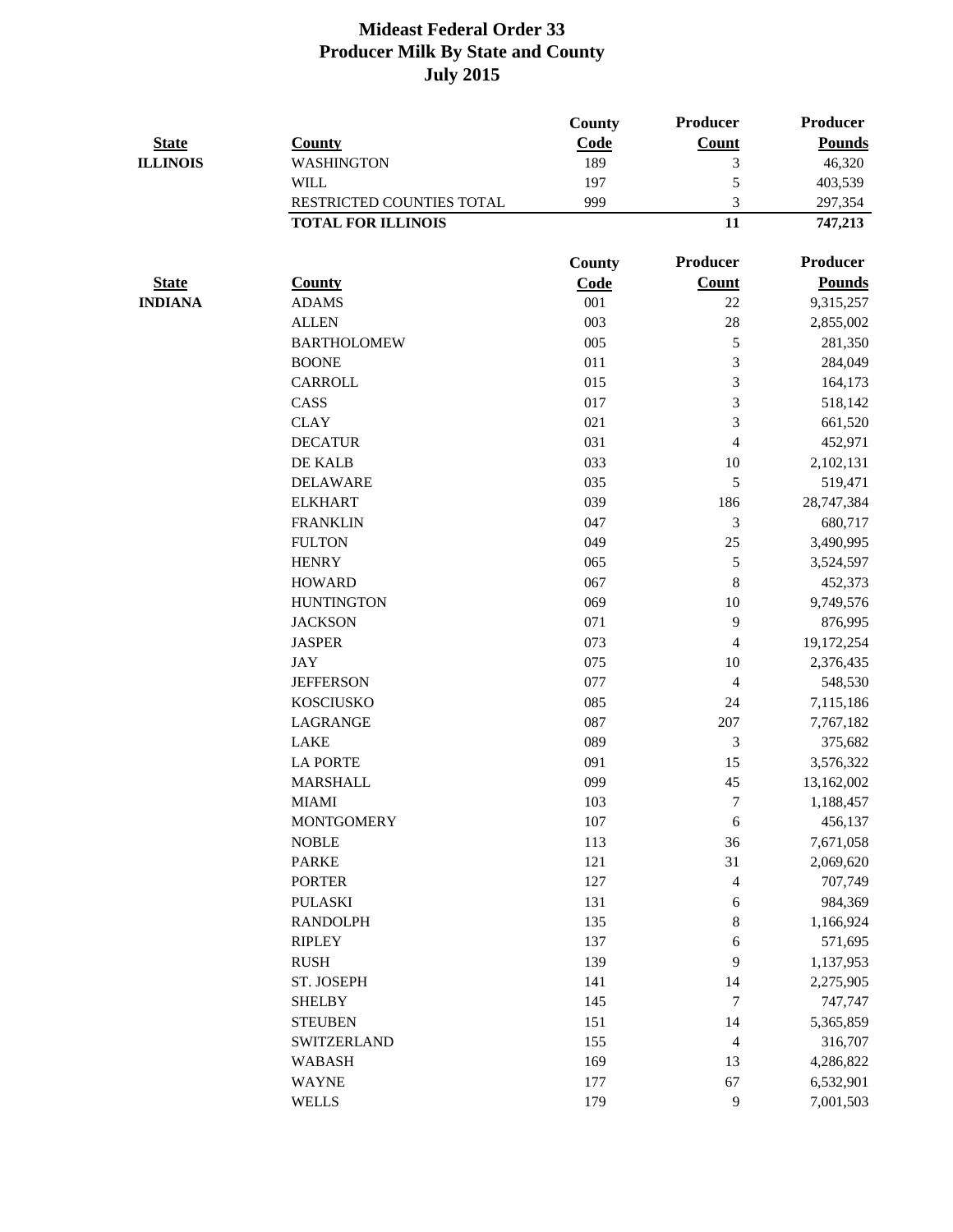|                                 |                           | County | Producer                 | <b>Producer</b> |
|---------------------------------|---------------------------|--------|--------------------------|-----------------|
| <b>State</b>                    | <b>County</b>             | Code   | <b>Count</b>             | <b>Pounds</b>   |
| <b>INDIANA</b>                  | <b>WHITE</b>              | 181    | 3                        | 253,415         |
|                                 | <b>WHITLEY</b>            | 183    | 10                       | 2,314,018       |
|                                 | RESTRICTED COUNTIES TOTAL | 999    | 29                       | 37,590,814      |
|                                 | <b>TOTAL FOR INDIANA</b>  |        | 927                      | 201,409,949     |
|                                 |                           | County | Producer                 | <b>Producer</b> |
| <b>State</b>                    | <b>County</b>             | Code   | <b>Count</b>             | <b>Pounds</b>   |
| <b>KENTUCKY</b>                 | <b>CHRISTIAN</b>          | 047    | 6                        | 57,873          |
|                                 | <b>FLEMING</b>            | 069    | 6                        | 378,010         |
|                                 | <b>MASON</b>              | 161    | 3                        | 180,872         |
|                                 | <b>ROBERTSON</b>          | 201    | 4                        | 23,679          |
|                                 | <b>TODD</b>               | 219    | $\overline{7}$           | 62,086          |
|                                 | RESTRICTED COUNTIES TOTAL | 999    | 13                       | 259,890         |
|                                 | <b>TOTAL FOR KENTUCKY</b> |        | 39                       | 962,410         |
|                                 |                           | County | Producer                 | <b>Producer</b> |
| <b>State</b>                    | <b>County</b>             | Code   | <b>Count</b>             | <b>Pounds</b>   |
| <b>MARYLAND</b>                 | 1/ GARRETT                | 023    | 38                       | 2,767,689       |
| 1/ Includes Restricted Counties | <b>TOTAL FOR MARYLAND</b> |        | 38                       | 2,767,689       |
|                                 |                           | County | Producer                 | <b>Producer</b> |
| <b>State</b>                    | <b>County</b>             | Code   | Count                    | <b>Pounds</b>   |
| <b>MICHIGAN</b>                 | <b>ALCONA</b>             | 001    | 5                        | 1,668,215       |
|                                 | <b>ALGER</b>              | 003    | 3                        | 202,583         |
|                                 | <b>ALLEGAN</b>            | 005    | 69                       | 27,703,302      |
|                                 | <b>ALPENA</b>             | 007    | 32                       | 4,270,067       |
|                                 | <b>ARENAC</b>             | 011    | 22                       | 4,875,644       |
|                                 | <b>BARAGA</b>             | 013    | $\overline{4}$           | 246,508         |
|                                 | <b>BARRY</b>              | 015    | 31                       | 22,981,551      |
|                                 | <b>BAY</b>                | 017    | 6                        | 1,724,741       |
|                                 | <b>BERRIEN</b>            | 021    | $\,8\,$                  | 536,613         |
|                                 | <b>BRANCH</b>             | 023    | 22                       | 5,830,322       |
|                                 | <b>CALHOUN</b>            | 025    | 20                       | 10,486,020      |
|                                 | CASS                      | 027    | $\overline{\mathcal{A}}$ | 779,918         |
|                                 | <b>CHARLEVOIX</b>         | 029    | 5                        | 185,546         |
|                                 | <b>CHEBOYGAN</b>          | 031    | 4                        | 217,506         |
|                                 | <b>CHIPPEWA</b>           | 033    | 9                        | 925,018         |
|                                 | <b>CLARE</b>              | 035    | 26                       | 4,578,729       |
|                                 | <b>CLINTON</b>            | 037    | 61                       | 70,832,608      |
|                                 | <b>DELTA</b>              | 041    | $\overline{\mathcal{L}}$ | 730,533         |
|                                 | <b>EATON</b>              | 045    | 20                       | 2,505,761       |
|                                 | <b>GENESEE</b>            | 049    | $\tau$                   | 2,201,528       |
|                                 | <b>GLADWIN</b>            | 051    | 9                        | 1,807,422       |
|                                 | <b>GRAND TRAVERSE</b>     | 055    | $\mathfrak s$            | 44,157          |
|                                 | <b>GRATIOT</b>            | 057    | 35                       | 62,647,181      |
|                                 | <b>HILLSDALE</b>          | 059    | 29                       | 9,470,927       |
|                                 | <b>HURON</b>              | 063    | 75                       | 53,975,503      |
|                                 | <b>INGHAM</b>             | 065    | 26                       | 8,397,469       |
|                                 | <b>IONIA</b>              | 067    | 50                       | 31,853,491      |
|                                 | <b>IOSCO</b>              | 069    | 12                       | 3,250,344       |
|                                 | <b>ISABELLA</b>           | 073    | 41                       | 12,765,796      |
|                                 | <b>JACKSON</b>            | 075    | 18                       | 6,231,865       |
|                                 | <b>KALAMAZOO</b>          | 077    | $\boldsymbol{7}$         | 10,375,836      |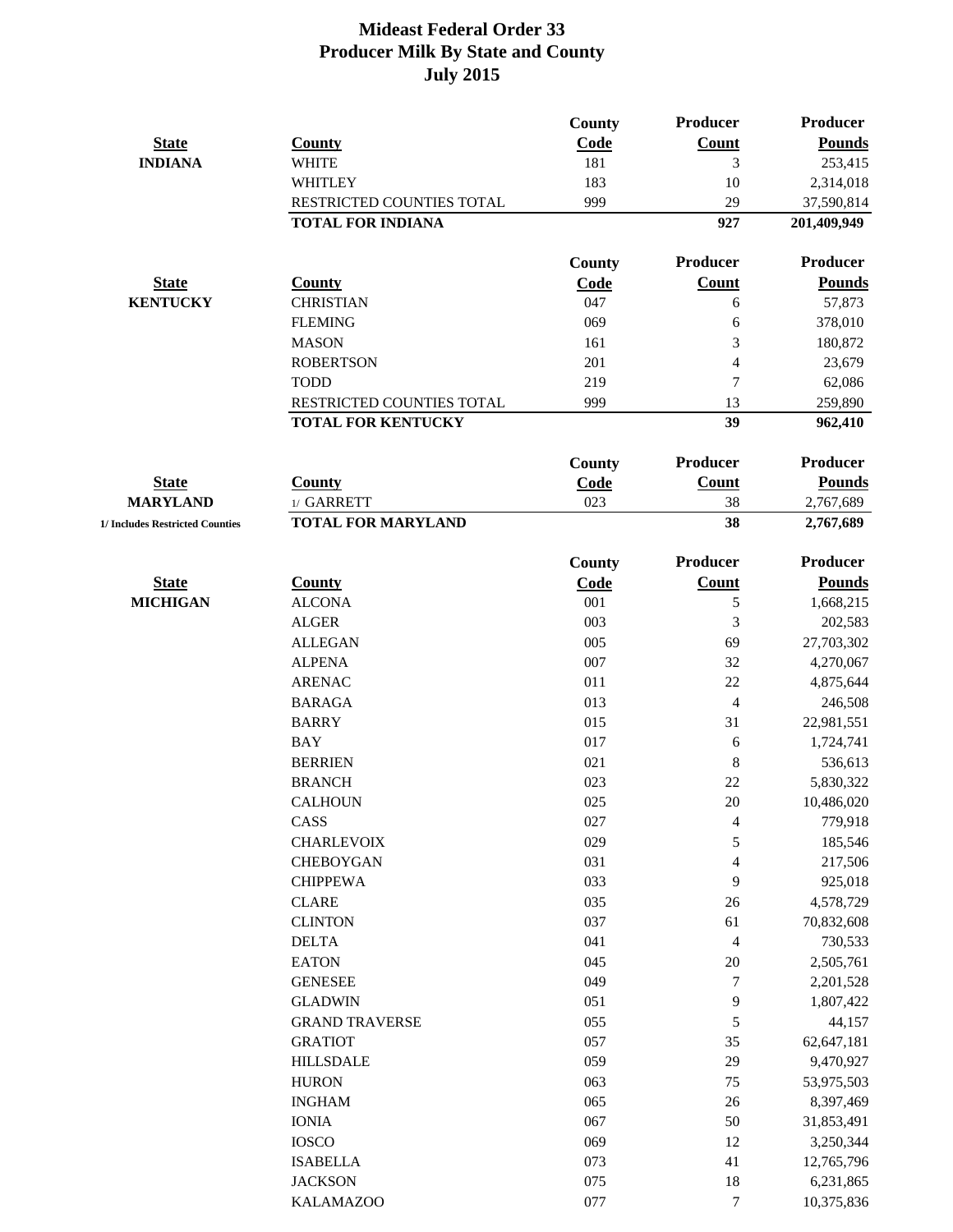|                  |                            | County | Producer                 | <b>Producer</b> |
|------------------|----------------------------|--------|--------------------------|-----------------|
| <b>State</b>     | <b>County</b>              | Code   | <b>Count</b>             | <b>Pounds</b>   |
| <b>MICHIGAN</b>  | <b>KENT</b>                | 081    | 33                       | 13,198,176      |
|                  | <b>LAPEER</b>              | 087    | 29                       | 3,873,521       |
|                  | <b>LEELANAU</b>            | 089    | $\overline{4}$           | 61,671          |
|                  | <b>LENAWEE</b>             | 091    | 26                       | 28,109,035      |
|                  | <b>LIVINGSTON</b>          | 093    | 11                       | 5,027,444       |
|                  | <b>MACKINAC</b>            | 097    | $\overline{\mathcal{L}}$ | 1,533,345       |
|                  | <b>MACOMB</b>              | 099    | 7                        | 433,208         |
|                  | <b>MARQUETTE</b>           | 103    | 3                        | 206,091         |
|                  | <b>MASON</b>               | 105    | 17                       | 4,355,892       |
|                  | <b>MECOSTA</b>             | 107    | 22                       | 3,452,880       |
|                  | <b>MENOMINEE</b>           | 109    | 15                       | 4,784,359       |
|                  | <b>MIDLAND</b>             | 111    | 3                        | 233,033         |
|                  | <b>MISSAUKEE</b>           | 113    | 44                       | 37,139,675      |
|                  | <b>MONROE</b>              | 115    | $\overline{4}$           | 717,414         |
|                  | <b>MONTCALM</b>            | 117    | 54                       | 16,585,389      |
|                  | <b>MONTMORENCY</b>         | 119    | 8                        | 808,117         |
|                  | <b>MUSKEGON</b>            | 121    | 11                       | 11,969,940      |
|                  | <b>NEWAYGO</b>             | 123    | 46                       | 5,840,460       |
|                  | <b>OCEANA</b>              | 127    | $\, 8$                   | 220,546         |
|                  | <b>OGEMAW</b>              | 129    | 42                       | 7,348,725       |
|                  | <b>OSCEOLA</b>             | 133    | 38                       | 11,060,205      |
|                  | <b>OSCODA</b>              | 135    | 11                       | 511,815         |
|                  | <b>OTTAWA</b>              | 139    | 65                       | 38,927,642      |
|                  | PRESQUE ISLE               | 141    | $\,8\,$                  | 1,100,837       |
|                  | <b>SAGINAW</b>             | 145    | 16                       | 5,466,758       |
|                  | <b>ST. CLAIR</b>           | 147    | 12                       | 2,489,581       |
|                  | ST. JOSEPH                 | 149    | 23                       | 10,267,282      |
|                  | <b>SANILAC</b>             | 151    | 103                      | 43,012,905      |
|                  | <b>SHIAWASSEE</b>          | 155    | 18                       | 5,484,705       |
|                  | <b>TUSCOLA</b>             | 157    | 42                       | 13,306,188      |
|                  | <b>VAN BUREN</b>           | 159    | 11                       | 6,598,295       |
|                  | <b>WASHTENAW</b>           | 161    | 22                       | 3,990,068       |
|                  | <b>WEXFORD</b>             | 165    | 11                       | 808,882         |
|                  | RESTRICTED COUNTIES TOTAL  | 999    | 12                       | 1,181,681       |
|                  | <b>TOTAL FOR MICHIGAN</b>  |        | 1,452                    | 654,408,469     |
|                  |                            | County | Producer                 | Producer        |
| <b>State</b>     | <b>County</b>              | Code   | <b>Count</b>             | <b>Pounds</b>   |
| <b>MINNESOTA</b> | <b>STEARNS</b>             | 145    | 5                        | 132,178         |
|                  | <b>TODD</b>                | 153    | 8                        | 86,679          |
|                  | RESTRICTED COUNTIES TOTAL  | 999    | 3                        | 385,864         |
|                  | <b>TOTAL FOR MINNESOTA</b> |        | 16                       | 604,721         |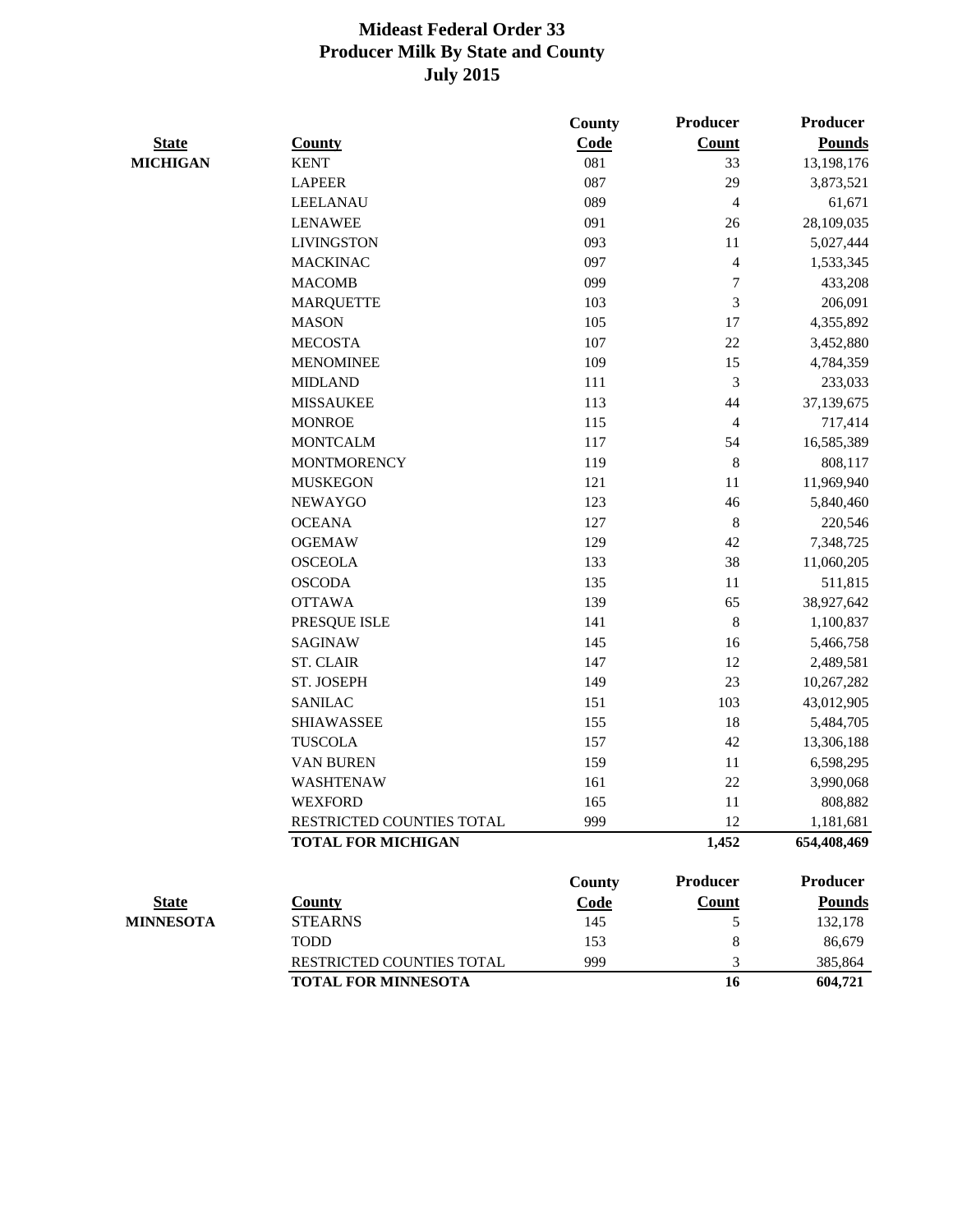|                 |                           | County | <b>Producer</b>          | <b>Producer</b>      |
|-----------------|---------------------------|--------|--------------------------|----------------------|
| <b>State</b>    | <b>County</b>             | Code   | <b>Count</b>             | <b>Pounds</b>        |
| <b>NEW YORK</b> | <b>CATTARAUGUS</b>        | 009    | 60                       | 18,809,849           |
|                 | <b>CHAUTAUQUA</b>         | 013    | 150                      | 28,784,652           |
|                 | <b>ERIE</b>               | 029    | 11                       | 3,204,136            |
|                 | <b>GENESEE</b>            | 037    | $\overline{4}$           | 4,348,710            |
|                 | <b>LIVINGSTON</b>         | 051    | $\boldsymbol{7}$         | 13,512,538           |
|                 | <b>WYOMING</b>            | 121    | 18                       | 27,407,353           |
|                 | RESTRICTED COUNTIES TOTAL | 999    | 6                        | 6,165,244            |
|                 | <b>TOTAL FOR NEW YORK</b> |        | 256                      | 102,232,482          |
|                 |                           | County | Producer                 | <b>Producer</b>      |
| <b>State</b>    | <b>County</b>             | Code   | <b>Count</b>             | <b>Pounds</b>        |
| <b>OHIO</b>     | <b>ADAMS</b>              | 001    | 21                       | 516,055              |
|                 | <b>ALLEN</b>              | 003    | 5                        | 2,274,973            |
|                 | <b>ASHLAND</b>            | 005    | 53                       | 13,140,143           |
|                 | <b>ASHTABULA</b>          | 007    | 34                       | 6,280,695            |
|                 | <b>ATHENS</b>             | 009    | 10                       | 795,164              |
|                 | <b>AUGLAIZE</b>           | 011    | 40                       | 6,970,289            |
|                 | <b>BELMONT</b>            | 013    | 12                       | 1,047,459            |
|                 | <b>BROWN</b>              | 015    | $\,8\,$                  | 417,333              |
|                 | <b>BUTLER</b>             | 017    | 3                        | 257,558              |
|                 | <b>CARROLL</b>            | 019    | 30                       | 2,335,569            |
|                 | <b>CHAMPAIGN</b>          | 021    | 14                       | 1,291,455            |
|                 | <b>CLARK</b>              | 023    | 4                        | 7,478,857            |
|                 | <b>CLINTON</b>            | 027    | 5                        | 425,918              |
|                 | <b>COLUMBIANA</b>         | 029    | 81                       | 9,940,655            |
|                 | <b>COSHOCTON</b>          | 031    | 26                       | 2,573,422            |
|                 | <b>CRAWFORD</b>           | 033    | 8                        | 2,852,701            |
|                 | <b>DARKE</b>              | 037    | 46                       | 12,415,860           |
|                 | <b>DEFIANCE</b>           | 039    | 10                       | 6,935,967            |
|                 | <b>DELAWARE</b>           | 041    | $\overline{\mathcal{L}}$ | 174,948              |
|                 | <b>FAIRFIELD</b>          | 045    | 8                        | 619,628              |
|                 | <b>FAYETTE</b>            | 047    | 3                        |                      |
|                 | <b>FULTON</b>             | 051    | 9                        | 517,322<br>4,764,958 |
|                 |                           |        | $\boldsymbol{7}$         |                      |
|                 | <b>GALLIA</b>             | 053    |                          | 500,262              |
|                 | <b>GEAUGA</b>             | 055    | 55                       | 3,584,085            |
|                 | <b>GREENE</b>             | 057    | 5                        | 1,041,502            |
|                 | <b>GUERNSEY</b>           | 059    | 5                        | 510,060              |
|                 | <b>HANCOCK</b>            | 063    | 3                        | 1,472,203            |
|                 | <b>HARDIN</b>             | 065    | 9                        | 12,286,954           |
|                 | <b>HARRISON</b>           | 067    | 9                        | 583,657              |
|                 | <b>HENRY</b>              | 069    | 8                        | 3,099,087            |
|                 | <b>HIGHLAND</b>           | 071    | 32                       | 1,737,727            |
|                 | <b>HOLMES</b>             | 075    | 172                      | 10,569,410           |
|                 | <b>HURON</b>              | 077    | 50                       | 6,398,109            |
|                 | <b>JACKSON</b>            | 079    | $\sqrt{6}$               | 146,375              |
|                 | <b>JEFFERSON</b>          | 081    | 7                        | 725,037              |
|                 | <b>KNOX</b>               | 083    | 32                       | 8,561,541            |
|                 | <b>LICKING</b>            | 089    | 13                       | 3,026,577            |
|                 | <b>LOGAN</b>              | 091    | 29                       | 3,848,402            |
|                 | <b>LORAIN</b>             | 093    | 17                       | 1,630,360            |
|                 | <b>MADISON</b>            | 097    | 12                       | 19,278,035           |
|                 | <b>MAHONING</b>           | 099    | 33                       | 8,582,624            |
|                 | <b>MARION</b>             | 101    | 5                        | 5,354,630            |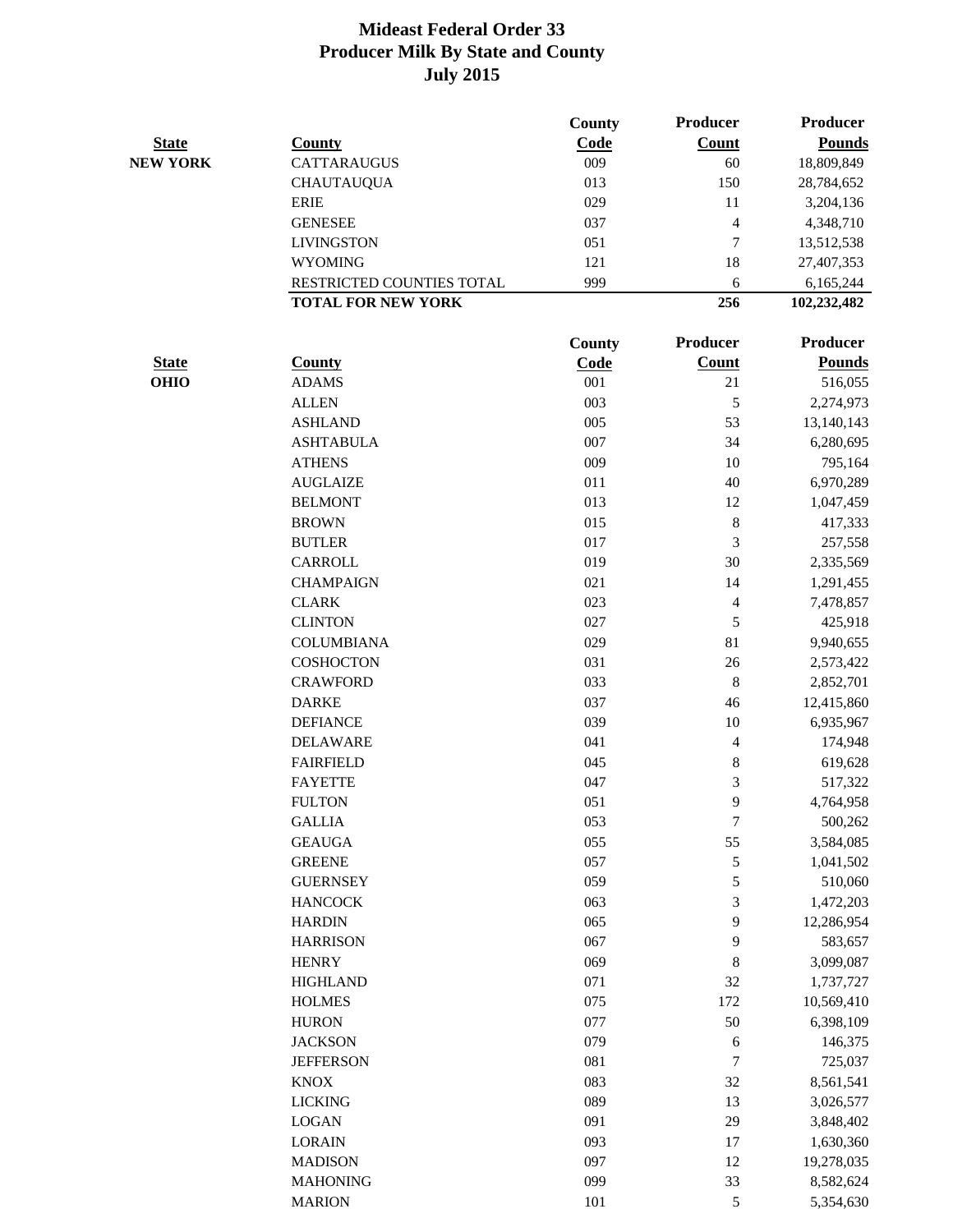|                     |                           | <b>County</b> | Producer         | <b>Producer</b> |
|---------------------|---------------------------|---------------|------------------|-----------------|
| <b>State</b>        | <b>County</b>             | Code          | <b>Count</b>     | <b>Pounds</b>   |
| <b>OHIO</b>         | <b>MEDINA</b>             | 103           | 23               | 3,210,805       |
|                     | <b>MEIGS</b>              | 105           | 5                | 585,269         |
|                     | <b>MERCER</b>             | 107           | 103              | 33,501,955      |
|                     | <b>MIAMI</b>              | 109           | 10               | 1,316,379       |
|                     | <b>MONROE</b>             | 111           | 12               | 815,824         |
|                     | <b>MORGAN</b>             | 115           | $\boldsymbol{7}$ | 1,597,897       |
|                     | <b>MORROW</b>             | 117           | 9                | 2,921,279       |
|                     | <b>MUSKINGUM</b>          | 119           | 14               | 1,135,469       |
|                     | <b>PAULDING</b>           | 125           | 8                | 12,533,084      |
|                     | <b>PERRY</b>              | 127           | 3                | 411,212         |
|                     | <b>PICKAWAY</b>           | 129           | 8                | 2,641,393       |
|                     | <b>PIKE</b>               | 131           | 10               | 765,505         |
|                     | <b>PORTAGE</b>            | 133           | 14               | 2,215,295       |
|                     | <b>PREBLE</b>             | 135           | 10               | 1,196,177       |
|                     | <b>PUTNAM</b>             | 137           | 13               | 8,260,706       |
|                     | <b>RICHLAND</b>           | 139           | 113              | 11,797,361      |
|                     | <b>ROSS</b>               | 141           | 9                | 606,925         |
|                     | <b>SANDUSKY</b>           | 143           | 9                | 768,669         |
|                     | <b>SCIOTO</b>             | 145           | 3                | 338,123         |
|                     | <b>SENECA</b>             | 147           | 3                | 857,043         |
|                     | <b>SHELBY</b>             | 149           | 45               | 10,561,819      |
|                     | <b>STARK</b>              | 151           | 76               | 11,359,704      |
|                     | <b>TRUMBULL</b>           | 155           | 28               | 4,397,116       |
|                     | TUSCARAWAS                | 157           | 123              | 7,276,944       |
|                     | <b>UNION</b>              | 159           | $8\,$            |                 |
|                     | <b>VAN WERT</b>           | 161           | 9                | 511,113         |
|                     | <b>WASHINGTON</b>         | 167           | 18               | 6,628,381       |
|                     |                           |               |                  | 3,137,512       |
|                     | <b>WAYNE</b>              | 169           | 237              | 47,306,710      |
|                     | <b>WILLIAMS</b>           | 171           | 5                | 8,245,932       |
|                     | <b>WOOD</b>               | 173           | 5                | 4,388,937       |
|                     | <b>WYANDOT</b>            | 175           | 7                | 787,482         |
|                     | RESTRICTED COUNTIES TOTAL | 999           | 17               | 2,078,363       |
|                     | <b>TOTAL FOR OHIO</b>     |               | 1,907            | 371,119,949     |
|                     |                           | County        | Producer         | <b>Producer</b> |
| <b>State</b>        | <b>County</b>             | Code          | <b>Count</b>     | <b>Pounds</b>   |
| <b>PENNSYLVANIA</b> | <b>ARMSTRONG</b>          | 005           | 28               | 3,727,296       |
|                     | <b>BEAVER</b>             | 007           | 25               | 1,953,738       |
|                     | <b>BRADFORD</b>           | 015           | 27               | 616,362         |
|                     | <b>BUTLER</b>             | 019           | 33               | 3,743,968       |
|                     | <b>CAMBRIA</b>            | 021           | 8                | 1,570,763       |
|                     | <b>CENTRE</b>             | 027           | 7                | 674,338         |
|                     | <b>CLARION</b>            | 031           | 26               | 2,940,838       |
|                     | <b>CLEARFIELD</b>         | 033           | 10               | 828,218         |
|                     | <b>CLINTON</b>            | 035           | 13               | 1,707,958       |
|                     | <b>CRAWFORD</b>           | 039           | 135              | 20,175,108      |
|                     | <b>ELK</b>                | 047           | 8                | 597,215         |
|                     | <b>ERIE</b>               | 049           | 67               | 5,722,861       |
|                     | <b>FAYETTE</b>            | 051           | 21               | 2,788,997       |
|                     | <b>FOREST</b>             | 053           | 3                | 183,128         |
|                     | <b>INDIANA</b>            | 063           | 55               | 8,184,776       |
|                     |                           |               |                  |                 |